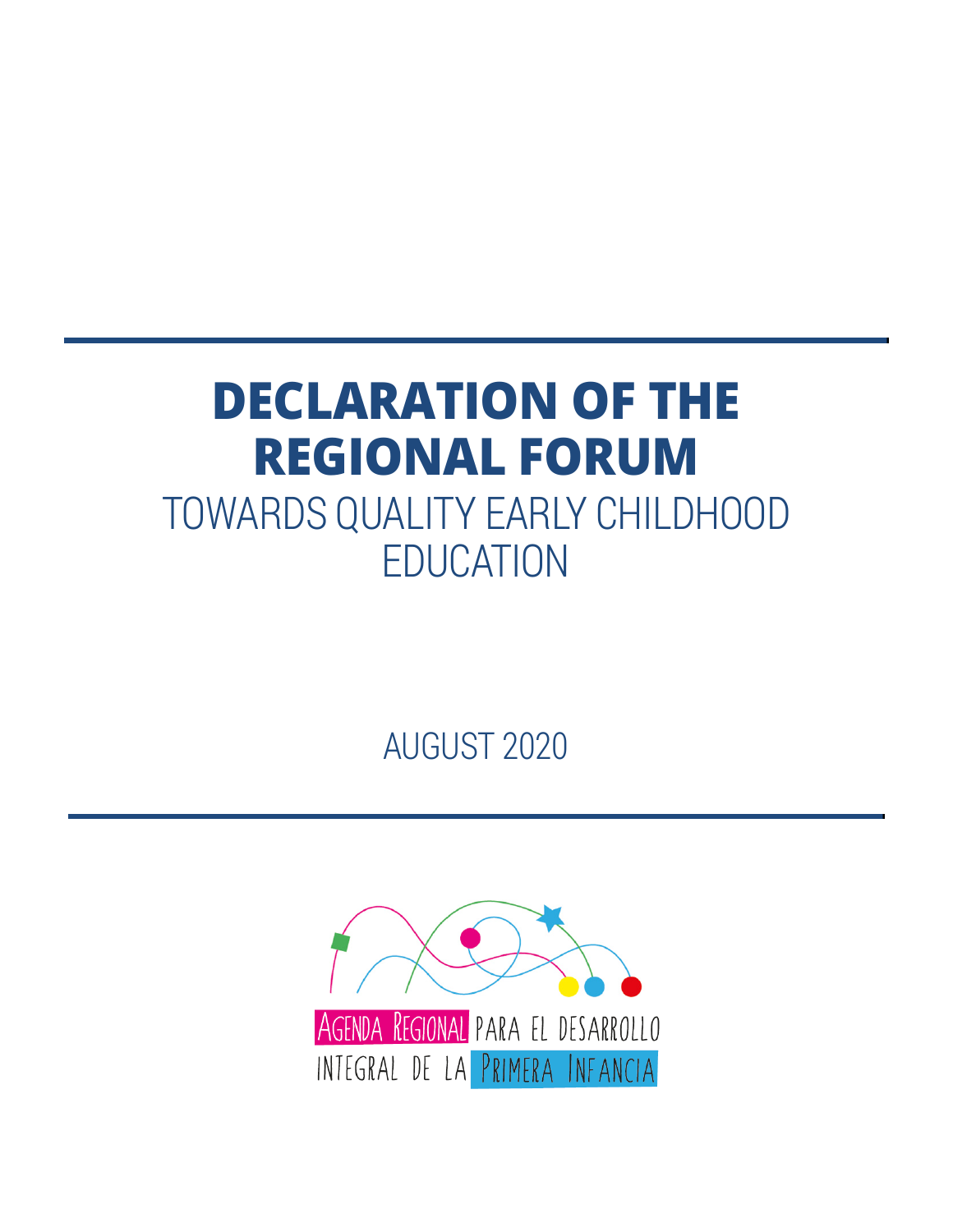<span id="page-1-0"></span>Ensuring the quality of early childhood education is critical for laying the foundation for the learning and development of all children in the region. The Regional Agenda for Integral Early Childhood Development accords a prominent place to the objective of attaining quality early childhood education. The second agreement in that Agenda calls on all countries to "strengthen efforts to achieve quality, relevant, and timely comprehensive services targeted to reaching children in early childhood in the environments in which their lives unfold"; and it identifies the need to establish "systems for quality assurance of governmental and non-governmental services geared to this population that are based on the expected holistic development of children."

The Regional Forum on Quality in Early Childhood Education' met virtually from May to July 2020 to agree upon common strategies and recommendations for attaining the objective of quality early childhood education, as called for in the Regional Agenda. These meetings brought together representatives of government entities responsible for early childhood education, experts, and representatives of civil society organizations and cooperation agencies.

The recommendations presented here emerged from an intense dialogue and evidence-based analysis of experiences in different countries of the region. They are targeted not only to governments but also the multitude of actors involved nationally, locally, and regionally in designing and implementing child development policies and programs. Mindful of the diverse situations in the region, the recommendations express common objectives yet recognize the need to consider implementing them gradually. This would enable governments to identify different stages for implementation and to establish development plans in keeping with the progress their respective countries have made on the issues specified, while also taking account of the needs and context in each country.

### Recommendation 1: A Quality Vision

We propose that countries in the region set an Agenda for Quality Early Childhood Education that considers a broad and relevant quality vision for young children's education, taking stock of the relationship between learning and holistic development, with emphasis on both structural and process quality.

Expanding the quality vision for education relevant to early childhood requires focusing on learning and on quality interactions that promote holistic development, and not only on structural aspects (adult-child ratio, group size, classroom size, type of materials, security measures, etc.). To this end, it is essential to define the skills, knowledge, and attitudes that children should develop during this stage, with a keen focus on the relationship between learning and development.

To ensure the legitimacy and sustainability of the agenda for quality early childhood education, we suggest convening a permanent forum with the broad participation of strategic government actors (policymakers, mid-level managers, local implementers) as well as members of academia and civil society. This forum should have shared responsibility for the whole process of defining and implementing the Agenda, including frames of reference (which should include the Convention on the Rights of the Child) and curricula aligned with that vision and with existing evidence. These should be clear and accessible to caregivers who work directly with children and shared widely with society and families.

The strategy for a sustainable quality vision requires that it be defined on the basis of broad points of consensus and be reinforced by institutional mechanisms unaffected by changes in administration.

We consider the following points **non-negotiable** in regards to quality early childhood education:

- Early childhood must be recognized as a stage of life with its own identity. This means beginning by recognizing children as persons with rights, respecting their perspective and their different paces of development, within the aims of their own culture (in line with the Convention on the Rights of the Child).
- Early childhood programs must guarantee relationships marked by care, love, and protection in the educational space. This means ensuring the presence of caregivers who are sensitive and loving, and capable of listening; ensuring that children are able to develop a sense of belonging; and guaranteeing that they have experiences that allow them to explore and express their emotions.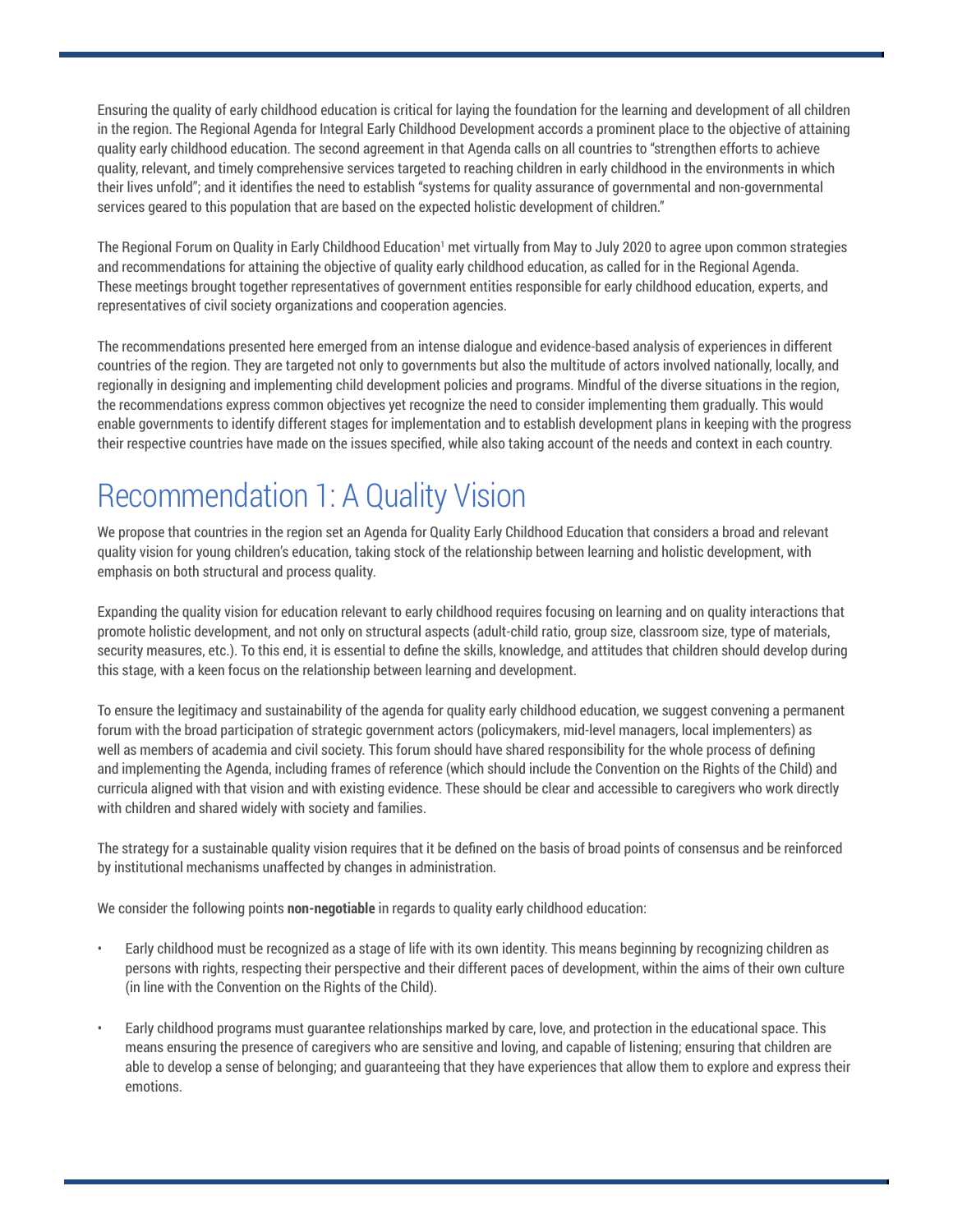- Caregivers must be trained to promote pedagogical interactions that foster curiosity, creativity, imagination, and learning in children.
- Recognizing the critical role of learning through play to promote children's holistic development. Unlike traditional practices for transmitting information to children – which view children as passive receivers – in learning through play, children have an active role developing skills through social interaction experiences characterized by joy, active engagement, iterative exploration and the construction of meaning.
- The educational space must have the structural conditions required for quality (classroom size, number of children per group, adult-child ratio, minimum of teacher training, teaching materials) so that children can be healthy and safe, with interactions between adults and children as well as among peers.
- Families should be supported to promote early childhood learning. This requires providing services to support and strengthen families, as well as promoting interaction between the programs and the families to ensure a collaborative endeavor.

To ensure the sustainability and legitimacy of this recommendation, we advise convening all the actors in education and early childhood care in each country: political actors, service providers, civil society members, other decision-makers, and academics to develop a quality agenda for the country. The above non-negotiable conditions should be the starting point for that agenda; its implementation should adapt our recommendations to the various needs and contexts of each country.

#### Recommendation 2: Quality Assurance Systems

We propose to Latin American countries that they generate a governance structure or an intersectoral collective body entrusted with quality assurance whose principal functions include designing quality standards for the provision of services that make it possible to guarantee equal learning opportunities that promote the holistic development of all children.

We suggest developing a participatory process for its implementation and sustainability to define standards on the conditions favorable for learning and holistic development, mindful of the various actors in the education and child development system (ministries, agencies, service providers, academics, families, and civil society organizations).

We propose that the first step in building a quality assurance system should be to map supply – both public and private – as well as demand, and current capabilities in each country for implementing those standards, i.e. the feasibility of implementation. At the same time, the standards should ensure continuity and alignment with the educational system and/or educational experience.

It is crucial to consider actions aimed at promoting the conditions needed for implementing, monitoring, and evaluating the standards in the various sectors involved (human resources, infrastructure, regulatory processes, etc.). Consensus-based and well-informed efforts are fundamental for attaining sufficient resources. For example, we suggest governments consider adopting mechanisms and incentives to help early childhood education programs achieve the standards. In addition, a fundamental part of monitoring is providing resources for plans to improve performance.

In other to adapt the process to the current level of progress achieved in each country and available resources, we recommend the following steps. First, we propose putting in place an intersectoral structure based on a mapping of the various players involved in child development. Second, we recommend defining quality service standards. Third, we propose developing plans for implementation that account for support, resources, supply, and the regulatory process. Fourth, we recommend monitoring and evaluating the programs. And fifth, we also recommend implementing a system for monitoring of children's holistic development and learning.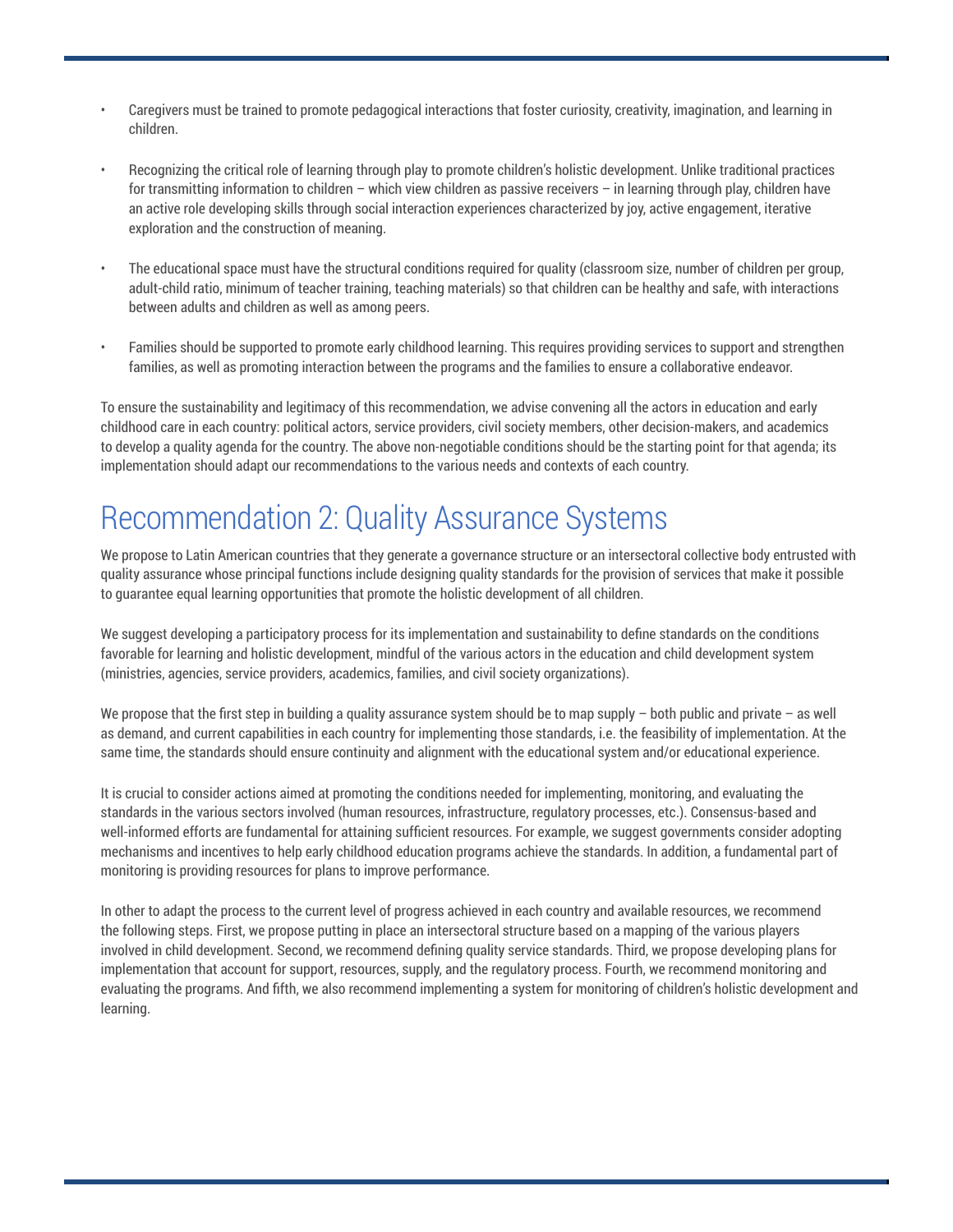### Recommendation 3: Strengthening Families

We call on the countries of the region to strengthen the systems and mechanisms for intersectoral work in each particular sector to promote the quality of life of all families, support their inclusion and social participation, and strengthen their shared responsibility for child development.

The supply of services must start by recognizing that families need different levels of support. Approaches to providing services for families with a focus on early childhood should be defined. Similarly, it is critical to respond to the diversity of families' and children's situations and needs.

We suggest recognizing interculturality and broadening the understanding of family to be more flexible in regards to ethnic, gender and linguistic differences, among others reflecting the diversity in the region. Accordingly, the actions taken need to be adapted to the social norms of each territory and should take into account the need for a sensitive and respectful approach to the culture of each community.

Finally, stakeholders should promote legislative and cultural changes that guarantee families the time and resources necessary for raising children and that make possible an equitable distribution of housework and men's participation in parenting and childrearing.

We propose to gradually and sustainably implement this recommendation with the following steps. First, define approaches to providing family services focused on early childhood. Second, strengthen institutions that provide services to the different members of families and promote intersectoral work to provide family services. Finally, adopt laws and regulations that make it easier for families to parent and raise children, for which intersectoral work is also crucial.

### Recommendation 4: Training Families

We propose to the countries in the region that they develop training programs for families to strengthen their role in the holistic development of children in early childhood. These should include all modalities of services, such as home visits and center-based programs, considering a variety of ways to reach families. The programs should be evidence-based and adapted to the diversity of communities. We also suggest considering not only training but also participation and empowerment to ensure that families have agency.

In this context, community is another area of action, as families from the community become agents of change for other families as a result of sharing social codes, customs, and language. One challenge in this regard is that families need training not only to assume their role in their own households, but also to be able to serve as facilitators for other families in the community.

The following five aspects are critical for developing the programs. One, identifying and including different agents of change who are relevant from the child's perspective, i.e. not only parents, but also other family members involved in child-rearing, or other significant adults. Two, developing specific objectives and content, in addition to well-defined mechanisms to achieve them. Three, creating quality materials aligned with the established objectives. Four, implementing strategies aimed at strengthening the human talent of the caregivers. Five, integrating and establishing strategies for improving the programs based on assessments.

We suggest, with a view to gradually implementing this recommendation, that a review be conducted of evidence on the skills to strengthen among families, and of the relevant content in the area of integral child development. In addition, evidence should be collected from the realities of the different territories and contexts. Next, it is important to design specific programs to attain the expected results. These programs should have objectives, content, and methodology, as well as indicators for monitoring and evaluation. Finally, courses can be offered for families both as parents and as facilitators for other families in the community.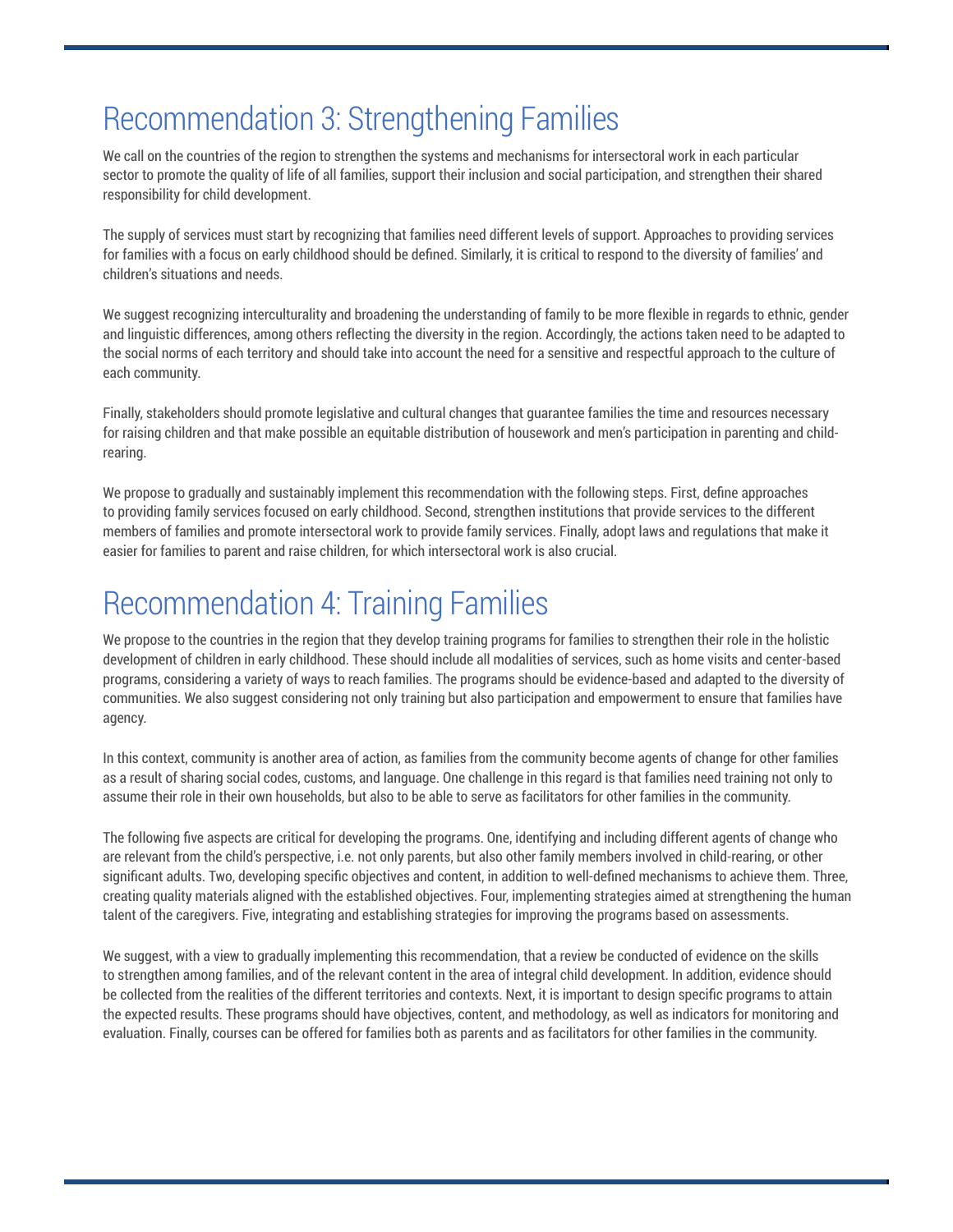## Recommendation 5: Measuring Quality

We propose to the countries in the region that they develop mechanisms to institutionalize measurement of the quality of early childhood education services, bearing in mind that such measurement must be multidimensional and multisectoral, so that there is a focus on improving processes and showing the impact of a wide variety of early childhood programs. We recommend that governments clearly define the objectives of measuring quality, which should include improving the quality of processes and development, thereby contributing to the learning of those children who attend the programs.

We propose that the process of institutionalizing measurement be a participatory one that includes all the relevant actors: policymakers, experts, academics, advocates, providers, directors, educators, and families. It is critical to recognize the diversity of early childhood programs and the contexts in which such education is imparted. Accordingly, we recommend designing a pedagogical strategy for measuring quality in which all actors understand the objectives, methodology, and scope. This would facilitate appreciating measurement in itself as well as understanding and using the results.

We recommend designating an institution to lead and be responsible for the measurement process. We suggest that it be an institution that is not in charge of providing early childhood education so as to ensure an impartial point of view. The sustainability of a measurement system requires that it be recognized and valued by society, that there be a political will to sustain it, and that regulations or legislation be adopted that make it possible for resources to be allocated on an ongoing basis. As for what to measure, we propose going beyond structural standards and including process indicators in the evaluation. Measuring quality has to be articulated with already-existing processes, like indicators of professional development, minimum operational requirements, etc.

We propose the following steps to gradually implement this recommendation: First, develop regulations and laws that establish the objectives and characteristics of measurement, identify the institution in charge and outline any minimum requirements taking account of each country's needs. Second, have a budgetary allocation to ensure the continuity of measurement. Third, determine the contents to be measured through a participatory process to define what and how to measure, as well as the uses to be made of the information. Fourth, create tools and technical support for the professional development of teachers, which should be integrated with initial teacher training. Fifth, design a plan for integral improvement and a multisectoral public agenda to respond to the original objectives of measurement based on the results of the evaluations conducted.

### Recommendation 6: Competencies and Certification

We recommend that the countries in the region develop a framework of competencies for those who work with children in early childhood, promoting a continuous and flexible system for training – both pre-service and in-service – and for certification of competencies that strengthens performance of the function. This framework should be included in a pre-service professional training curriculum and also be utilized in a flexible process for certifying competencies that does not depend exclusively on reforming pre-service training programs. In other words, both should be able to operate in a parallel or complementary manner.

In this context, we suggest that the framework of competencies be a reference for training, certifying competencies, and defining the profile of early childhood educators. It should be made up of central and universal pillars for Latin America; and then each country would draw up its own national framework. The following key competencies of the framework for early child development are worth noting: (1) emotional and social development, (2) knowledge of the process of children's neurological, emotional, and physical development, (3) adaptive leadership, (4) ability to use tools focused on generating positive interactions, (5) collaborative relations with parents and adults, and (6) safe and stimulating environments, with cross-cutting lines of creativity, communication, and assertiveness with the aim of providing quality education.

This process requires creating a mechanism for recognizing persons as falling within the broader teaching profession. It may even include the creation of a new job category in the educational workplace to incorporate educators who do not have a university, technical, or advanced degree in education but who are able to certify their skill set in the framework of competencies. This new category would be accompanied by all the rights and benefits of the teaching profession, along with an adequate salary to recognize the essential nature of the profile.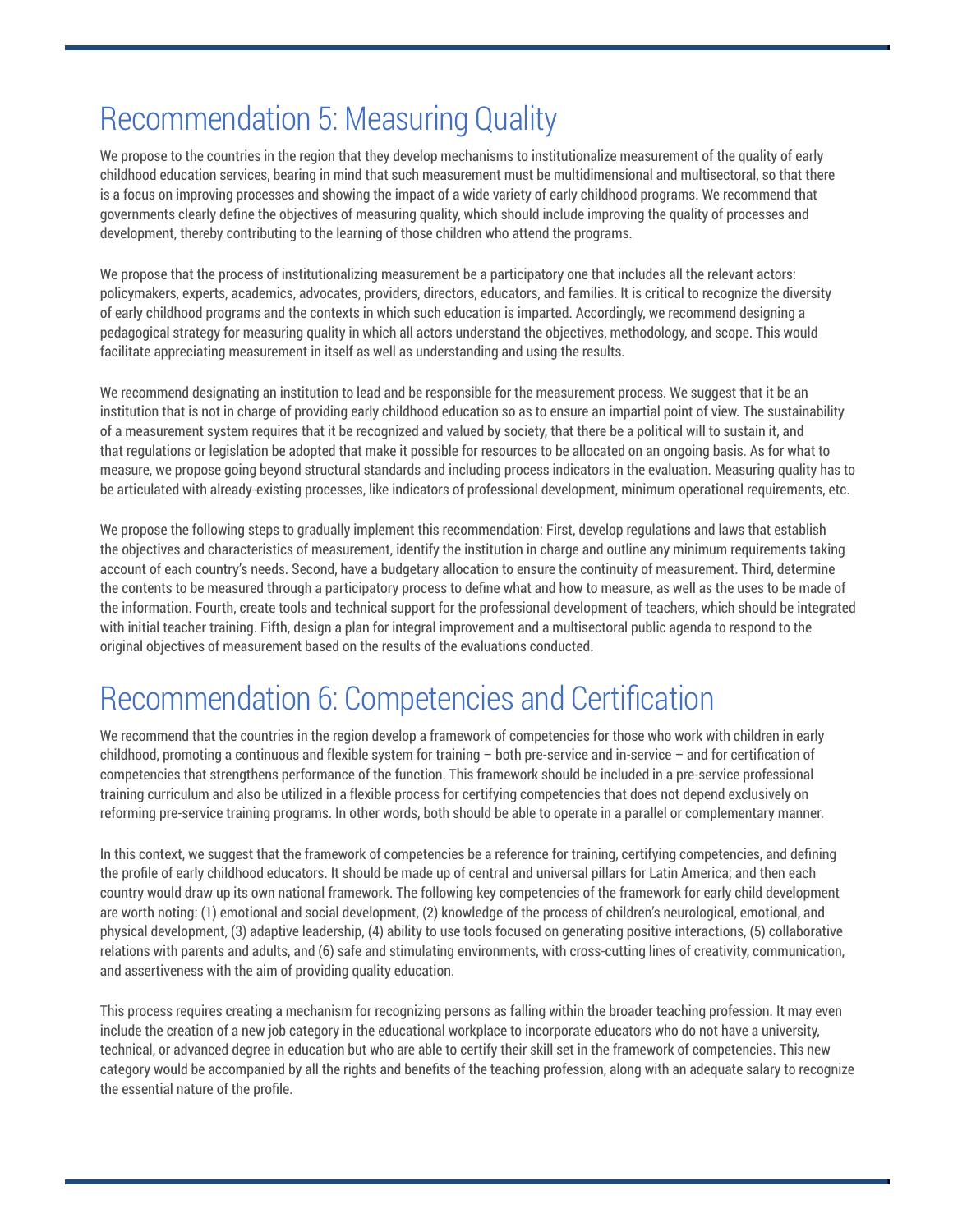We envision the following steps for gradually implementing this recommendation: First, create a framework of competencies for those who work with children in early childhood to promote a system of training – both initial and continuing – and certification of competencies that is continuous and flexible, and that strengthens the performance of the function. Second, develop profiles for the different roles of early childhood caregivers that are aligned with the framework of competencies. Third, put in place pre-service and in-service teacher education to transform the beliefs and paradigms of people who work with children, which in turn will change their teaching practices and develop their autonomy as educators.

#### Recommendation 7: Valuing Early Childhood Educators and **Caregivers**

We suggest to the countries of the region that they promote and instill social awareness regarding the important role of educators and early childhood caregivers. Moreover, they should dignify the work of those adults who work with children in this stage, considering the importance and impact of their performance in the context of quality early childhood education.

Accordingly, we propose to generate and promote processes of social, cultural, and political mobilization in the various countries aimed at recognizing and dignifying the role of educators and caregivers who work with this age group. Factors that should be considered include access to training (quality, minimum standards) and professional salaries. We also believe it would be important to promote the participation of caregivers in decision-making regarding early childhood.

While there is abundant evidence internationally about the relevance and impact of investment in educators and early childhood caregivers. Few studies have been conducted and little evidence has been collected at a regional and local level. Therefore, investing in the education and training of quality educators and caregivers is of the utmost importance.

We suggest the following three stages to ensure the sustainability and legitimacy of this recommendation. First, identify and generate evidence on the effectiveness of quality pedagogical practices and interactions for early childhood, highlighting examples from Latin America. Second, translate the evidence, documents, and knowledge found into a simple and accessible format for all. Third, raise social awareness through campaigns and actions by governments and civil society.

### Recommendation 8: Forum for Regional Exchange

We recommend that international organizations, governments in the region, academics, and civil society members create a forum for regional coordination and dialogue to help share knowledge and adopt frames of reference that inform public policies in the countries with the aim of ensuring quality services and reducing inequalities in early childhood.

This forum should include a platform for sharing information useful to early childhood policymakers at all levels in the public sector and administrators in the non-state sector, as well as committees that hold periodic meetings, sustained over time, to address specific issues with a continuing working agenda. The specific issues that should be discussed are: (i) Valuing workers in early childhood education, fostering social awareness about their role as professionals; (ii) Frameworks of competencies for personnel who work with early childhood (educators and caregivers, among others); (iii) Characteristics of the quality assurance systems, and the dimensions they should include; and, (iv) Measurement of the quality of early childhood education services.

We suggest that the proposals that emerge from this space should serve as a guide and incentive for the countries to adopt this agenda. In addition, the forum should have outputs that can be applied practically in the countries and take account of the region's diversity.

We suggest gradual implementation with four elements: First, that the different players from the different sectors of the education system, government, civil society, experts, academia, and providers, among others, be convened to participate in the regional space, and ensure they have a permanent presence in it. Second, form committees to work on the specific issues, already mentioned, with a common agenda that establishes the meetings and respective issues, as well as follow-up. Third, develop a platform for the exchange of information, both for regular meetings held from time to time and for presenting working papers or reports that provide feedback to the committees. Finally, develop different products with strategies for regional dissemination.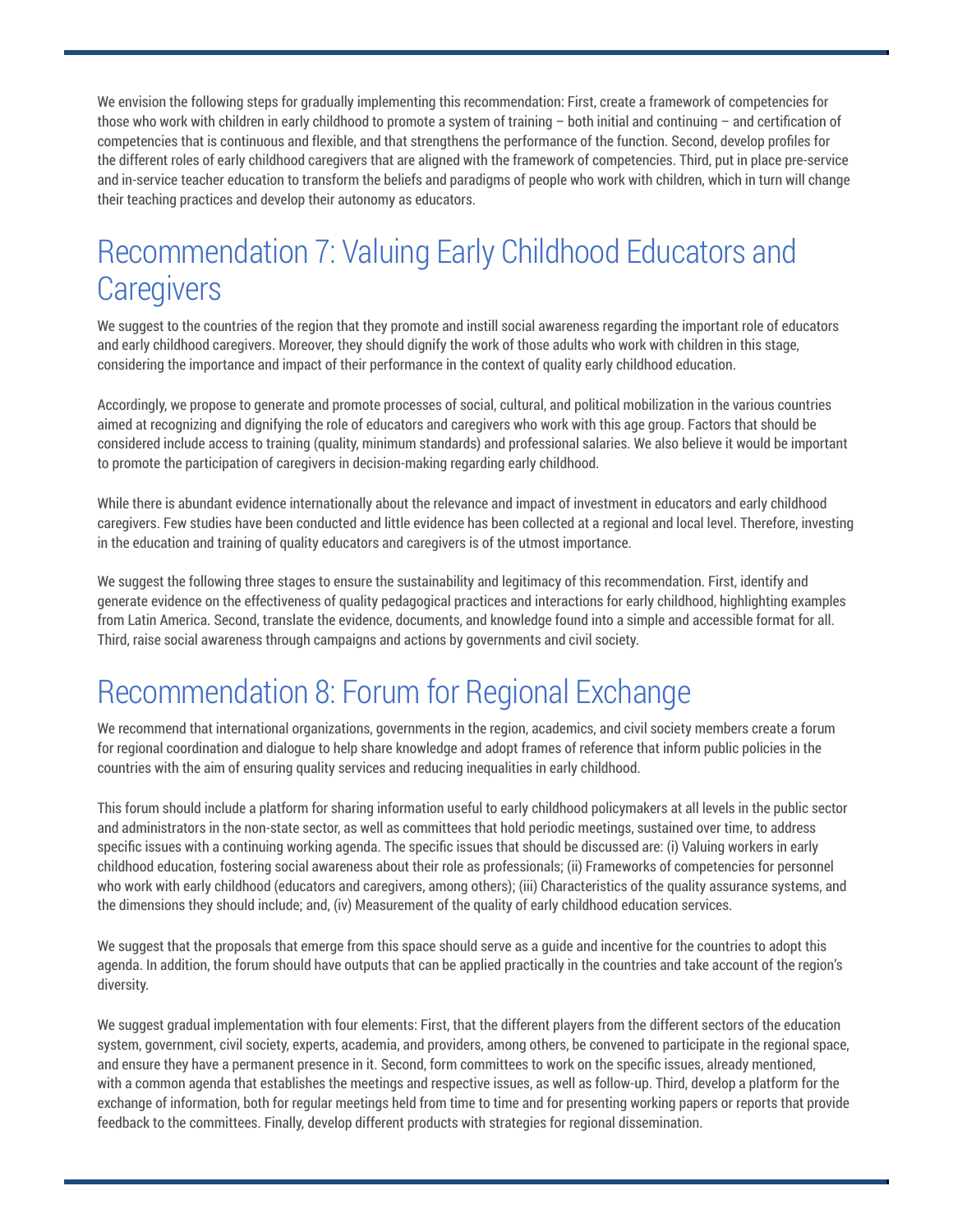**Alejandra Cortázar**  Researcher Centro de Estudios Primera Infancia Chile

**Alexandra Posada**  Project Manager Office of the First Lady, El Salvador

**Altagracia Ortiz**  Early Education Specialist Dirección General de Programas Especiales de la Presidencia, Dominican Republic

**Ana María Nieto**  Senior Specialist of Early Childhood Programs Lego Foundation

**Andrea Barcia Consultant** Ministry of Social Development, Uruguay

**Andrea Rolla**  Childhood Development Consultant, Chile

**Ariel Fiszbein**  Education Program Director Inter-American Dialogue USA

**Armida Lizárraga**  Executive Director Luminario, Peru

**Aurora Bautista Marquez**  Division of Integral Early Childhood Developmentnstituto Mexicano del Seguro Social, Mexico

**Beatriz Abuchaim** Manager María Cecilia Souto Vidigal Foundation Brazil

**Bibiam Diaz**  Education Specialist CAF Development Bank of Latin America

**Brenda Campos**  Director of Social Impact Sesame Workshop, Mexico

#### Participants List

**Carlos Vargas**  Chief of Unit on Teacher Development UNESCO, Chile

**Carolina Maduro**  Executive Secretary FEREMA, Honduras

**Carolina Maldonado**  Professor, School of Education, Universidad de Los Andes, Colombia

**Carolina Neumann**  Researcher Centro de Estudios Primera Infancia, Chile

**Carolina Velho**  Childhood Development Specialist OEI, Brazil

**Catalina Ruiz**  Preschool Education Unit Manager Agencia de Calidad de la Educación, Chile

**Constanza Alarcón** Deputy Minister Ministry of Education, Colombia

**Daniel Domingues dos Santos**  Economics Professor Universidad de Sao Paulo, Brazil

**Daniela Sáez Cabezas** Education Program Assistant Inter-American Dialogue, USA

**David Calderón**  Chief Executive Mexicanos Primeros, Mexico

**Denisse Vaillant**  Education PhD Program Director, Universidad ORT, Uruguay

**Diana Ibeth Urueña Mariño**  Consejería Presidencial de Niñez y Adolescencia, Colombia

**Diego Pardo**  Ministry of Education, Colombia

**Dora Ruiz**  Programa Nacional Cuna Más, Peru

**Eduardo Escallón** Dean of the School of Education Universidad de Los Andes, Colombia

**Eduardo Queiroz**  Vicepresident for Latin America and Caribbean Region, United Way

**Ely Harasawa**  Crianza Feliz Program Director Ministry of Citizenship, Brazil

**Eva Fernández**  Early Childhood Development Director FEMSA Foundation, Mexico

**Exequiel Rauld**  Early Childhood Senior Researcher Ministry of Education, Chile

**Fanny Montellanos**  Executive Director Programa Nacional Cuna Más, Peru

**Fiorella de Ferrari**  Director of Pedagogical Design Cofounder NGO Transforma

**Florencia López Boo**  Lead Economist Inter-American Development Bank, USA

**Gabriela Guerrero**  Researcher Grupo de Análisis para el Desarrollo (GRADE), Peru

**Gabriela Rubio**  Instituto Mexicano del Seguro Social, Mexico

**Irma Luna**  Early Education Director Secretariat of Public Education, Mexico

**Ivette Lemus**  Evaluation Coordinator, Ministry of Social Development, Guatemala